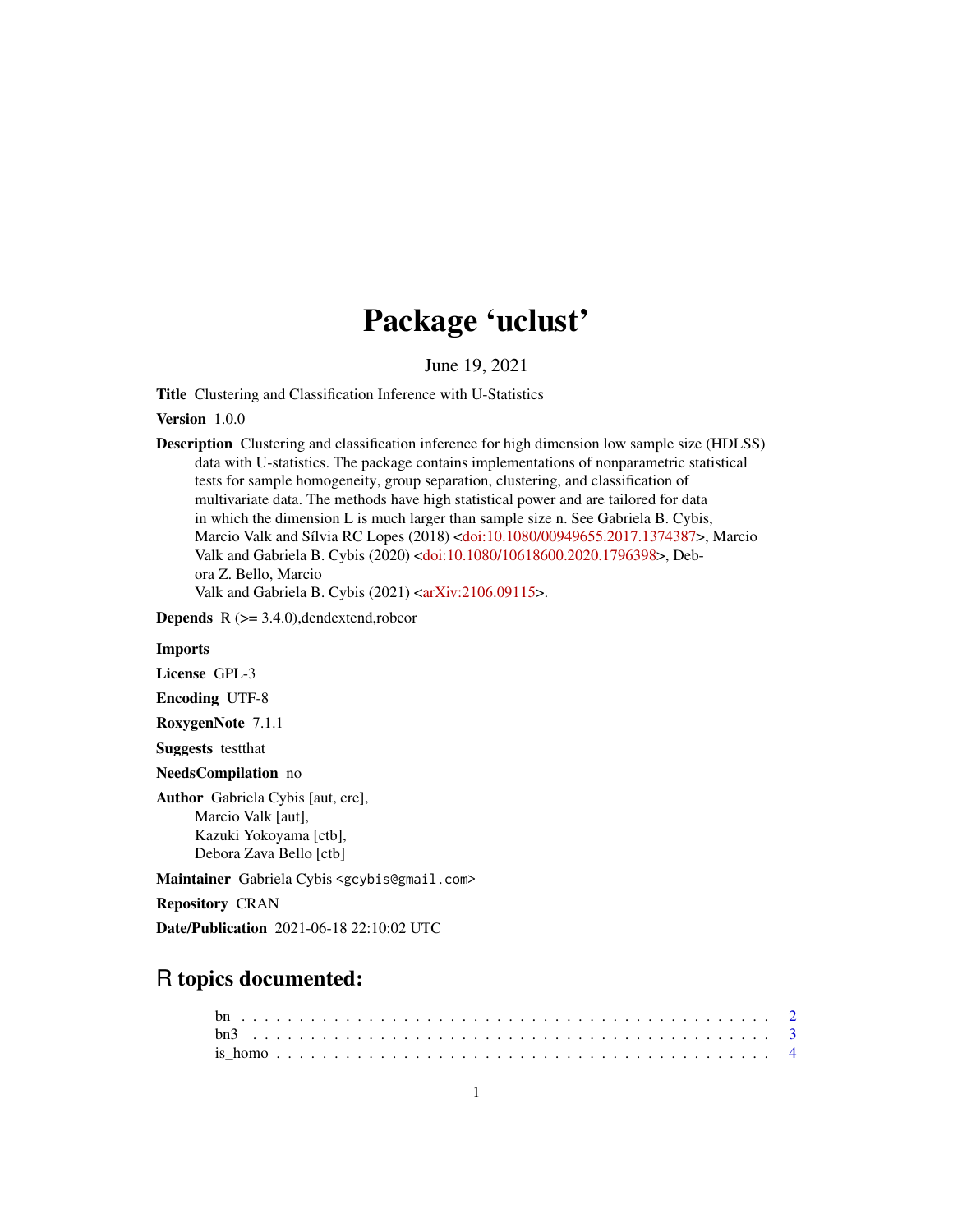<span id="page-1-0"></span>

|  |  |  |  |  |  |  |  |  |  |  |  |  |  |  |  |  |  |  | 18 |
|--|--|--|--|--|--|--|--|--|--|--|--|--|--|--|--|--|--|--|----|
|  |  |  |  |  |  |  |  |  |  |  |  |  |  |  |  |  |  |  |    |

<span id="page-1-1"></span>bn *Computes Bn Statistic.*

# Description

Returns the value for the Bn statistic that measures the degree of separation between two groups. The statistic is computed through the difference of average within group distances to average between group distances. Large values of Bn indicate large group separation. Under overall sample homogeneity we have  $E(Bn)=0$ .

# Usage

bn(group\_id, md = NULL, data = NULL)

#### Arguments

| group_id | A vector of 0s and 1s indicating to which group the samples belong. Must be in<br>the same order as data or md. |
|----------|-----------------------------------------------------------------------------------------------------------------|
| md       | Matrix of distances between all data points.                                                                    |
| data     | Data matrix. Each row represents an observation.                                                                |

# Details

Either data OR md should be provided. If data are entered directly, Bn will be computed considering the squared Euclidean distance, which is compatible with [is\\_homo](#page-3-1), [uclust](#page-7-1) and [uhclust](#page-10-1).

For more detail see Cybis, Gabriela B., Marcio Valk, and Sílvia RC Lopes. "Clustering and classification problems in genetics through U-statistics." Journal of Statistical Computation and Simulation 88.10 (2018) and Valk, Marcio, and Gabriela Bettella Cybis. "U-statistical inference for hierarchical clustering." Journal of Computational and Graphical Statistics 30(1) (2021).

# Value

Value of the Bn statistic.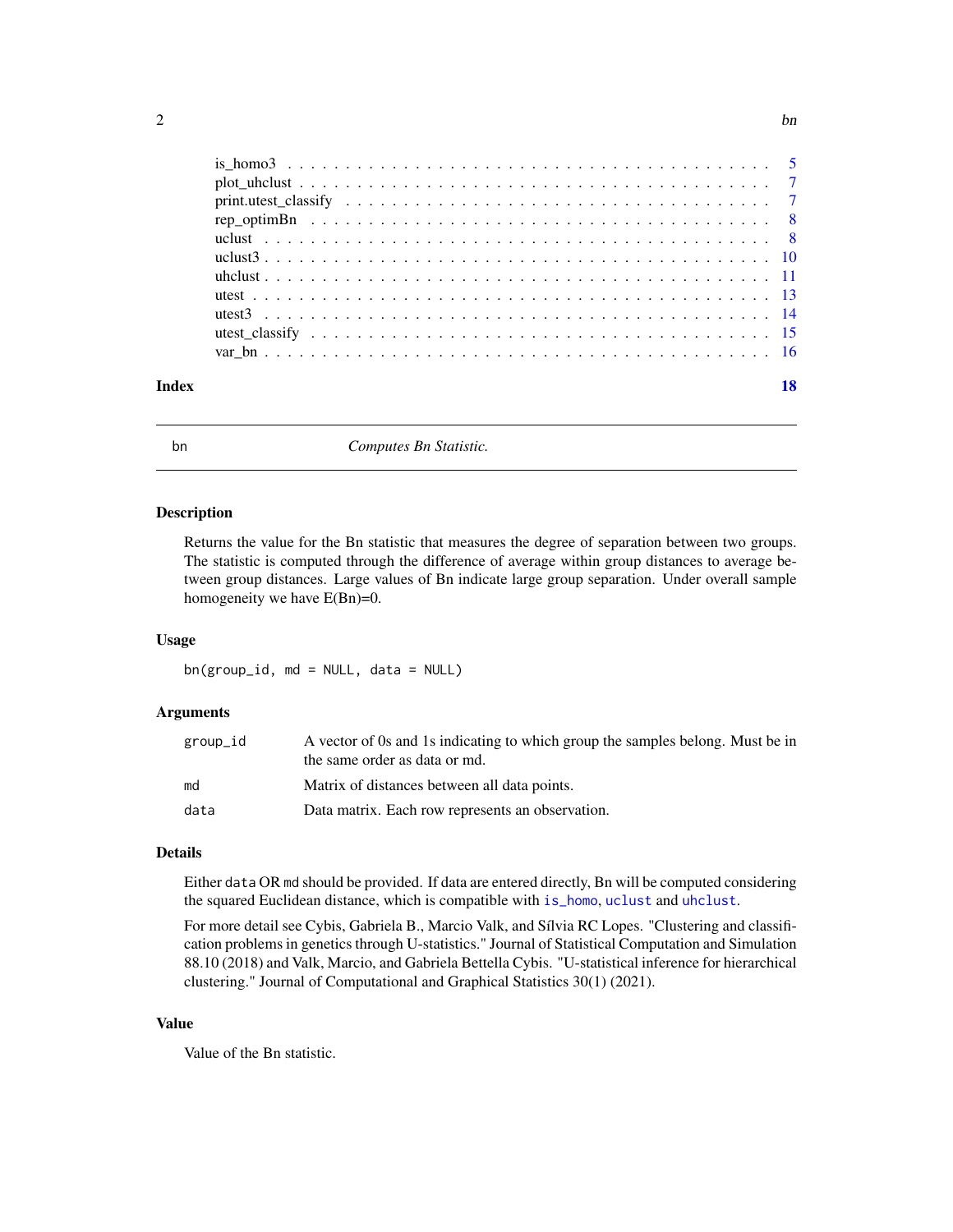#### <span id="page-2-0"></span> $\mathbf{b}$ n3 3

# Examples

```
n=5x=matrix(rnorm(n*10),ncol=10)
bn(c(1,0,0,0,0), data=x) # option (a) entering the data matrix directly
md=as.matrix(dist(x))^2
bn(c(0,1,1,1,1),md) # option (b) entering the distance matrix
```
<span id="page-2-1"></span>

bn3 *Computes Bn Statistic for 3 Groups.*

#### Description

Returns the value for the Bn statistic that measures the degree of separation between three groups. The statistic is computed as a combination of differences of average within group and between group distances. Large values of Bn indicate large group separation. Under overall sample homogeneity we have  $E(Bn)=0$ .

# Usage

bn3(group\_id, md = NULL, data = NULL)

# **Arguments**

| group_id | A vector of 1s, 2s and 3s indicating to which group the samples belong. Must<br>be in the same order as data or md. |
|----------|---------------------------------------------------------------------------------------------------------------------|
| md       | Matrix of distances between all data points.                                                                        |
| data     | Data matrix. Each row represents an observation.                                                                    |

# Details

Either data OR md should be provided. If data are entered directly, Bn will be computed considering the squared Euclidean distance.

For more detail see Bello, Debora Zava, Marcio Valk and Gabriela Bettella Cybis. "Clustering inference in multiple groups." arXiv preprint arXiv:2106.09115 (2021).

# Value

Value of the Bn3 statistic.

```
n=7
set.seed(1234)
x=matrix(rnorm(n*10),ncol=10)
bn3(c(1,2,2,2,3,3,3), data=x) # option (a) entering the data matrix directly
md=as.matrix(dist(x))^2
bn3(c(1,2,2,2,3,3,3),md) # option (b) entering the distance matrix
```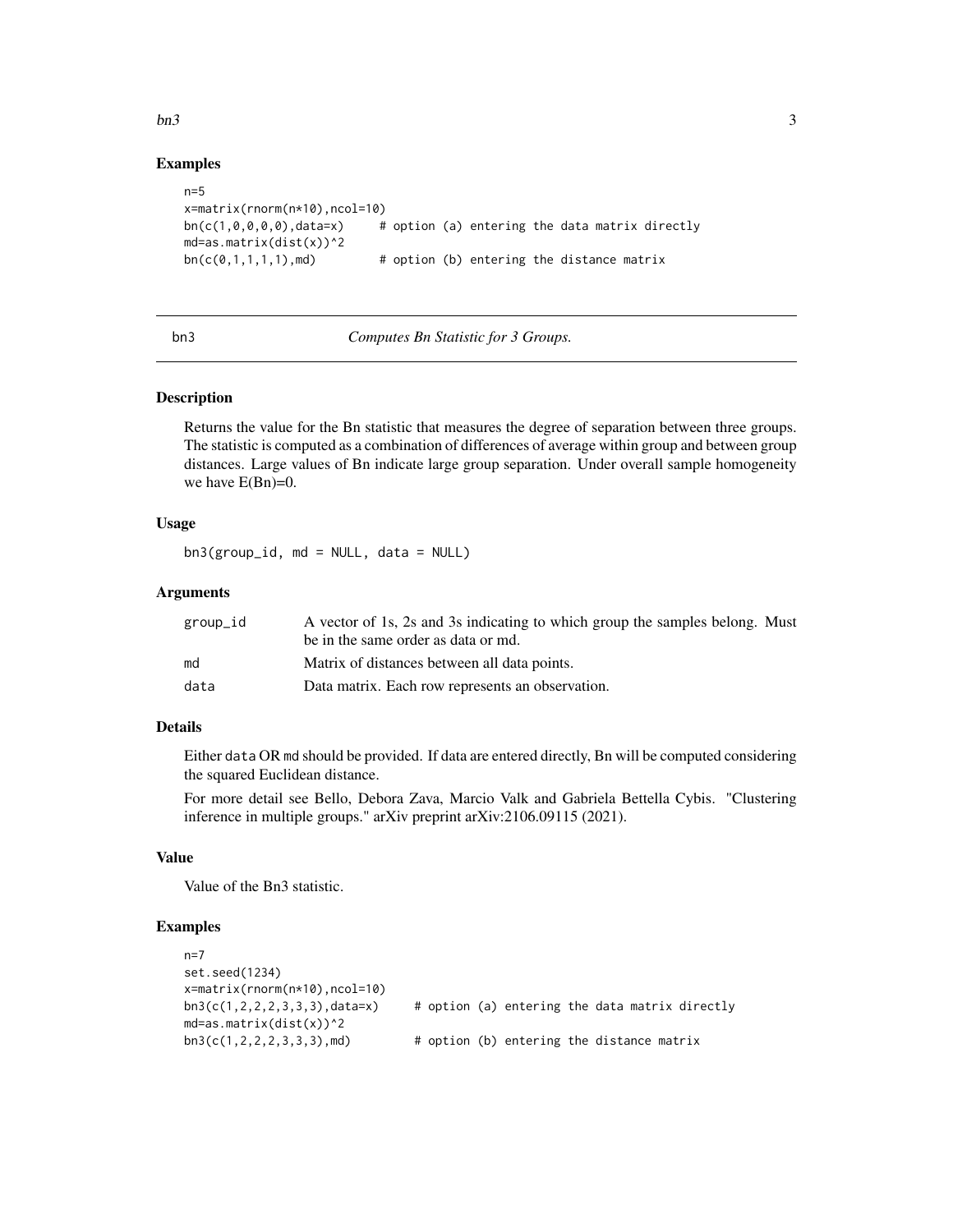<span id="page-3-1"></span><span id="page-3-0"></span>

# **Description**

Homogeneity test based on the statistic bn. The test assesses whether there exists a data partition for which group separation is statistically significant according to the U-test. The null hypothesis is overall sample homogeneity, and a sample is considered homogeneous if it cannot be divided into two statistically significant subgroups.

## Usage

 $is\_homo(md = NULL, data = NULL, rep = 10)$ 

#### Arguments

| md   | Matrix of distances between all data points.                                                      |
|------|---------------------------------------------------------------------------------------------------|
| data | Data matrix. Each row represents an observation.                                                  |
| rep  | Number of times to repeat optimization procedure. Important for problems with<br>multiple optima. |

# Details

This is the homogeneity test of Cybis et al. (2017) extended to account for groups of size 1. The test is performed through two steps: an optimization procedure that finds the data partition that maximizes the standardized Bn and a test for the resulting maximal partition. Should be used in high dimension small sample size settings.

Either data or md should be provided. If data are entered directly, Bn will be computed considering the squared Euclidean distance.

Variance of bn is estimated through resampling, and thus, p-values may vary a bit in different runs.

For more detail see Cybis, Gabriela B., Marcio Valk, and Sílvia RC Lopes. "Clustering and classification problems in genetics through U-statistics." Journal of Statistical Computation and Simulation 88.10 (2018) and Valk, Marcio, and Gabriela Bettella Cybis. "U-statistical inference for hierarchical clustering." Journal of Computational and Graphical Statistics 30(1) (2021).

#### Value

Returns a list with the following elements:

- minFobj Test statistic. Minimum of the objective function for optimization (-stdBn).
- group1 Elements in group 1 in the maximal partition. (obs: this is not the best partition for the data, see uclust)
- group2 Elements in group 2 in the maximal partition.

**p.MaxTest** P-value for the homogeneity test.

Rep.Fobj Values for the minimum objective function on all rep optimization runs.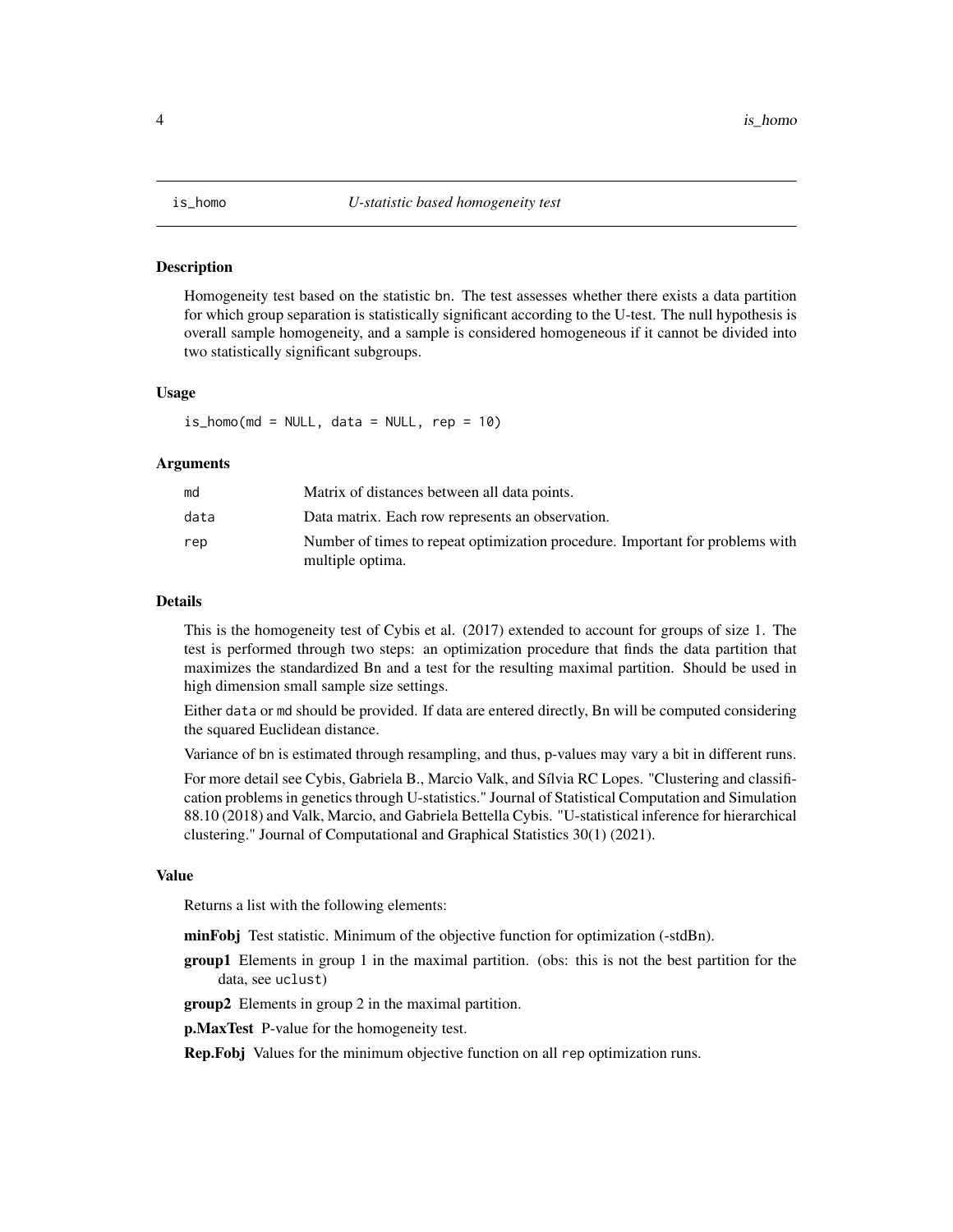<span id="page-4-0"></span> $is\_homo3$  5

- **bootB** Resampling variance estimate for partitions with groups of size  $n/2$  (or  $(n-1)/2$  and  $(n+1)/2$ if n is odd).
- bootB1 Resampling variance estimate for partitions with one group of size 1.

# Examples

```
x = matrix(rnorm(500000),nrow=50) #creating homogeneous Gaussian dataset
res = is_homo(data=x)
x[1:30,] = x[1:30,]+0.15 #Heterogeneous dataset (first 30 samples have different mean)
res = is_homo(data=x)
md = as.matrix(dist(x)^2) #squared Euclidean distances for the same data
res = is_{homo}(md)# Multidimensional sacling plot of distance matrix
fit \leq cmdscale(md, eig = TRUE, k = 2)
x \leq - fit $points[, 1]
y <- fit$points[, 2]
plot(x,y, main=paste("Homogeneity test: p-value =",res$p.MaxTest))
```
<span id="page-4-1"></span>

```
is_homo3 U-statistic based homogeneity test for 3 groups
```
#### **Description**

Homogeneity test based on the statistic bn3. The test assesses whether there exists a data partition for which three group separation is statistically significant according to utest3. The null hypothesis is overall sample homogeneity, and a sample is considered homogeneous if it cannot be divided into three groups with at least one significantly different from the others.

#### Usage

```
is_homo3(md = NULL, data = NULL, rep = 20, test_max = TRUE, alpha = 0.05)
```
# Arguments

| md       | Matrix of distances between all data points.                                                      |
|----------|---------------------------------------------------------------------------------------------------|
| data     | Data matrix. Each row represents an observation.                                                  |
| rep      | Number of times to repeat optimization procedure. Important for problems with<br>multiple optima. |
| test_max | Logical indicating whether to employ the max test                                                 |
| alpha    | Significance level                                                                                |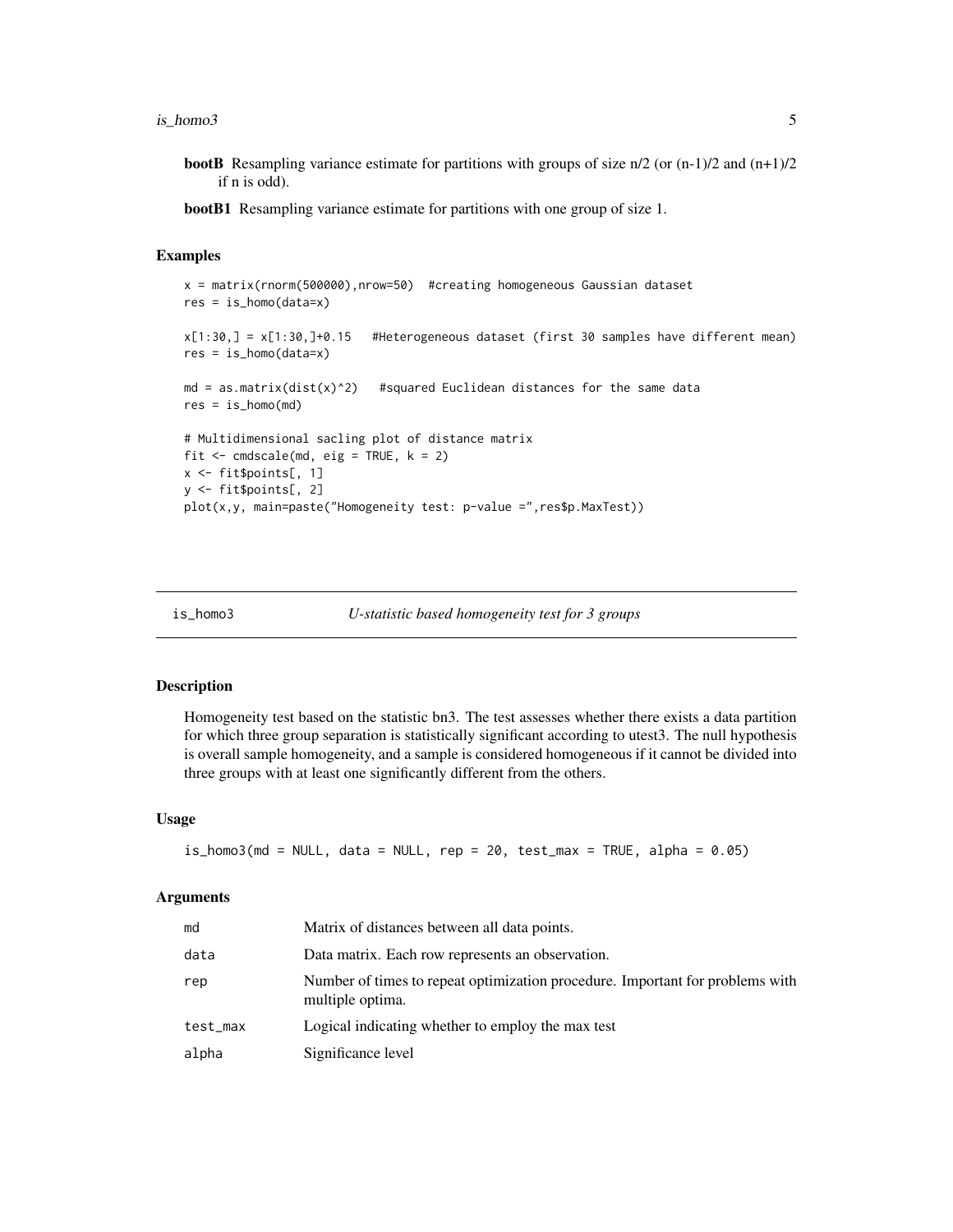#### Details

This is the homogeneity test of Bello et al. (2021). The test is performed through two steps: an optimization procedure that finds the data partition that maximizes the standardized Bn and a test for the resulting maximal partition. Should be used in high dimension small sample size settings.

Either data or md should be provided. If data are entered directly, Bn will be computed considering the squared Euclidean distance.

Variance of bn is estimated through resampling, and thus, p-values may vary a bit in different runs.

For more detail see Bello, Debora Zava, Marcio Valk and Gabriela Bettella Cybis. "Clustering inference in multiple groups." arXiv preprint arXiv:2106.09115 (2021).

### Value

Returns a list with the following elements:

stdBn Test statistic. Maximum standardized Bn.

group1 Elements in group 1 in the maximal partition. (obs: this is not the best partition for the data, see uclust3)

group2 Elements in group 2 in the maximal partition.

group3 Elements in group 3 in the maximal partition.

pvalue.Bonferroni P-value for the homogeneity test.

alpha\_Bonferroni Alpha after Bonferroni correction

bootB Resampling variance estimate for partitions with central group sizes.

bootB1 Resampling variance estimate for partitions with one group of size 1.

varBn Estimated variance of Bn for maximal standardized Bn configuration.

```
set.seed(123)
x = matrix(rnorm(70000),nrow=7) #creating homogeneous Gaussian dataset
res = is_homo3(data=x)
res
#uncomment to run
# x = matrix(rnorm(18000), nrow=18)# x[1:5,] = x[1:5,]+0.5 #Heterogeneous dataset (first 5 samples have different mean)
\# x[6:9,] = x[6:9,]+1.5# res = is_homo3(data=x)
# res
# md = as.matrix(dist(x)^2) #squared Euclidean distances for the same data
# res = is_homo3(md) # uncomment to run
# Multidimensional sacling plot of distance matrix
#fit <- cmdscale(md, eig = TRUE, k = 2)
#x <- fit$points[, 1]
#y <- fit$points[, 2]
#plot(x,y, main=paste("Homogeneity test: p-value =",res$p.MaxTest))
```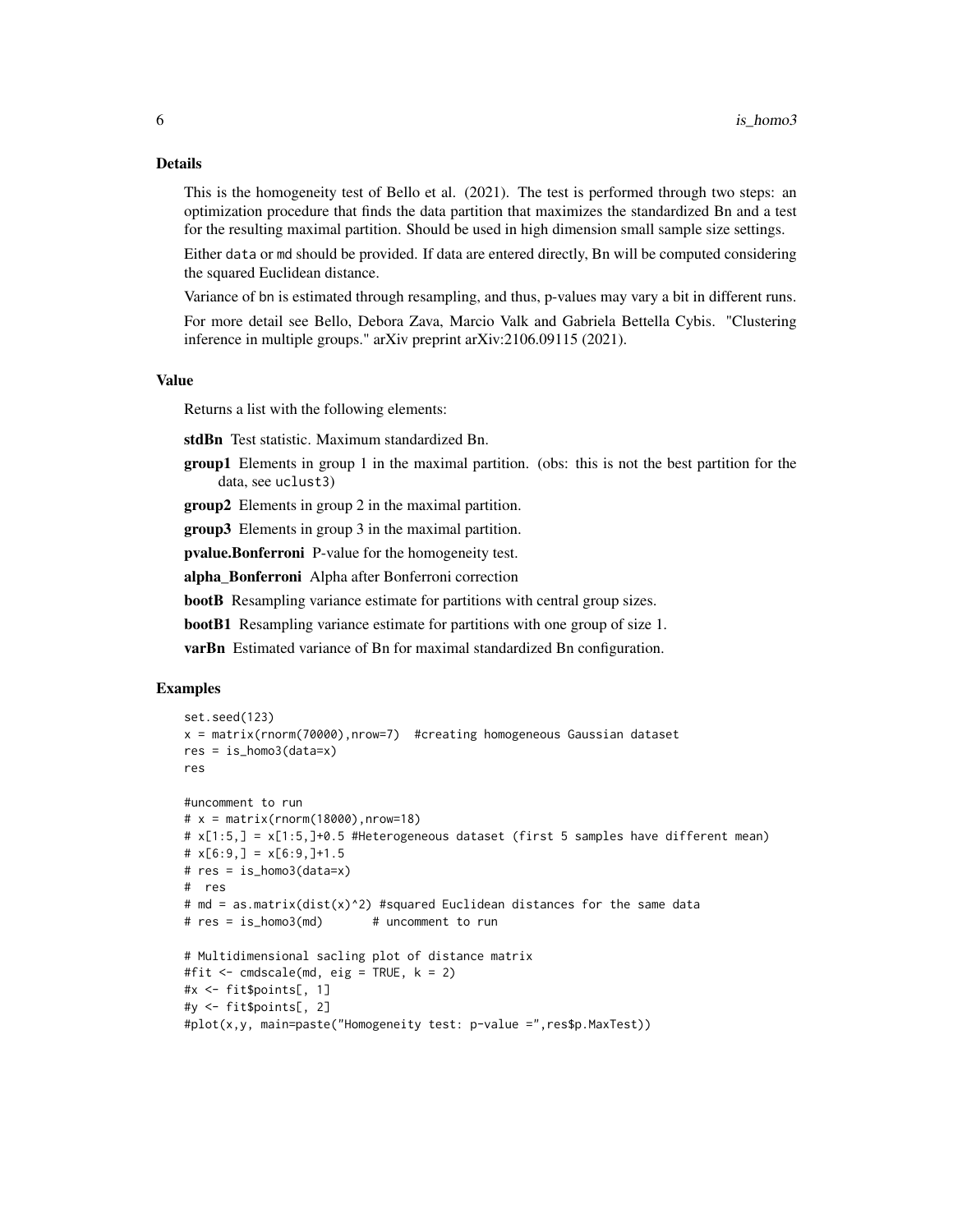<span id="page-6-0"></span>

# Description

This function plots the p-value annotated dendrogram resulting from uhclust

# Usage

```
plot_uhclust(
  uhclust,
  pvalues_cex = 0.8,
  pvalue<sub>dx</sub> = 2,
  pvalues_dy = 0.08,
  print_pvalues = TRUE
)
```
# Arguments

| uhclust       | Result from uhclust                                       |
|---------------|-----------------------------------------------------------|
| pvalues_cex   | Graphical parameter for p-value font size.                |
| pvalues_dx    | Graphical parameter for p-value position shift on x axis. |
| pvalues_dy    | Graphical parameter for p-value position shift on y axis. |
| print_pvalues | Logical. Should the p-values be printed?                  |

# Examples

```
x = matrix(rnorm(100000), nrow=50)x[1:35,] = x[1:35,]+0.7x[1:15,] = x[1:15,]+0.4res = uhclust(data=x, plot=FALSE)
plot_uhclust(res)
```
print.utest\_classify *Simple print method for utest\_classify objects.*

# Description

Simple print method for utest\_classify objects.

# Usage

```
## S3 method for class 'utest_classify'
print(x, \ldots)
```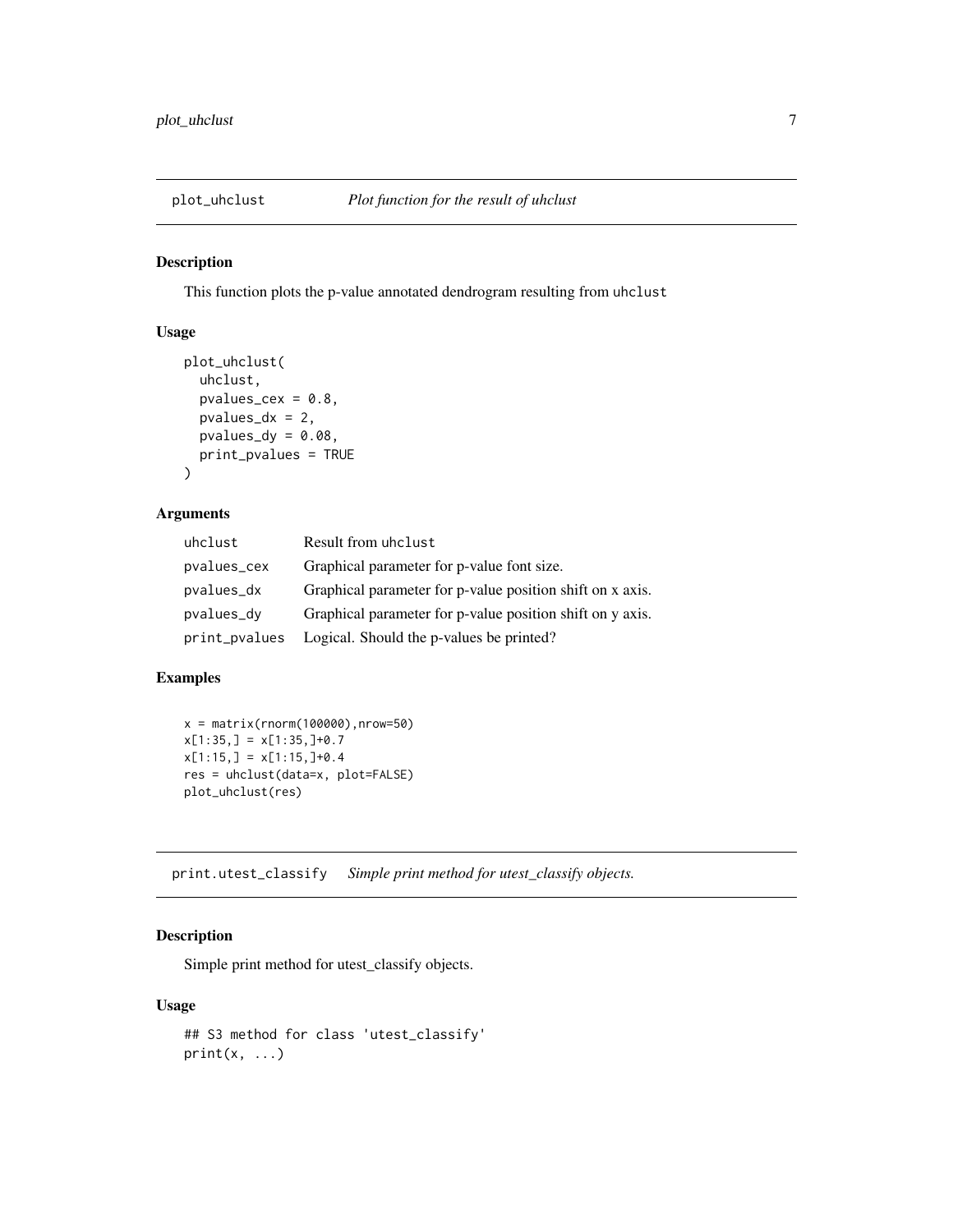# <span id="page-7-0"></span>Arguments

| x        | utest_classify object                        |
|----------|----------------------------------------------|
| $\cdots$ | additional parameters passed to the function |

| Optimization function with multiple staring points (for local optima) | rep_optimBn |  |  |  |  |  |  |
|-----------------------------------------------------------------------|-------------|--|--|--|--|--|--|
|-----------------------------------------------------------------------|-------------|--|--|--|--|--|--|

# Description

Finds the configuration with max Bn among all configurations.

# Usage

 $rep\_optimBn(mdm, rep = 15, bootB = -1)$ 

# Arguments

| mdm   | Matrix of squared Euclidean distances between all data points.                                               |
|-------|--------------------------------------------------------------------------------------------------------------|
| rep   | Number of replications                                                                                       |
| bootB | Result of previous bootstrap (if available). If, -1, a new bootstrap is performed<br>for the variance of Bn. |

<span id="page-7-1"></span>

t **U-statistic based significance clustering** 

# Description

Partitions the sample into the two significant subgroups with the largest Bn statistic. If no significant partition exists, the test will return "homogeneous".

# Usage

uclust(md = NULL, data = NULL, alpha =  $0.05$ , rep = 15)

# Arguments

| md    | Matrix of distances between all data points.                                                       |
|-------|----------------------------------------------------------------------------------------------------|
| data  | Data matrix. Each row represents an observation.                                                   |
| alpha | Significance level.                                                                                |
| rep   | Number of times to repeat optimization procedures. Important for problems<br>with multiple optima. |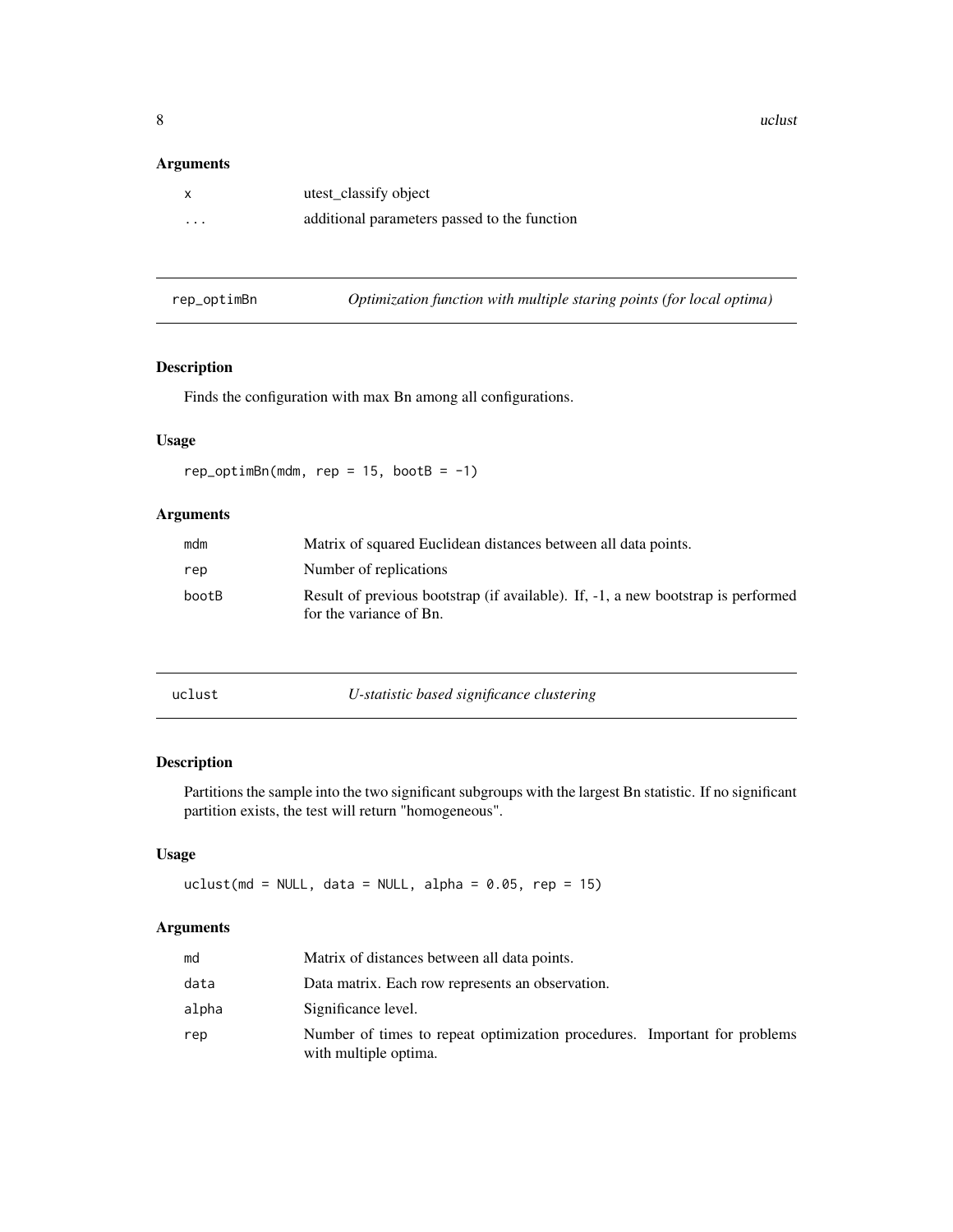#### uclust the contract of the contract of the contract of the contract of the contract of the contract of the contract of the contract of the contract of the contract of the contract of the contract of the contract of the con

# Details

This is the significance clustering procedure of Valk and Cybis (2018). The method first performs a homogeneity test to verify whether the data can be significantly partitioned. If the hypothesis of homogeneity is rejected, then the method will search, among all the significant partitions, for the partition that better separates the data, as measured by larger bn statistic. This function should be used in high dimension small sample size settings.

Either data or md should be provided. If data are entered directly, Bn will be computed considering the squared Euclidean distance.

Variance of bn is estimated through resampling, and thus, p-values may vary a bit in different runs.

For more detail see Cybis, Gabriela B., Marcio Valk, and Sílvia RC Lopes. "Clustering and classification problems in genetics through U-statistics." Journal of Statistical Computation and Simulation 88.10 (2018) and Valk, Marcio, and Gabriela Bettella Cybis. "U-statistical inference for hierarchical clustering." Journal of Computational and Graphical Statistics 30(1) (2021). See also is\_homo, uhclust, Utest\_class.

# Value

Returns a list with the following elements:

- cluster1 Elements in group 1 in the final partition. This is the significant partition with maximal Bn, if sample is heterogeneous.
- cluster2 Elements in group 2 in the final partition.
- p.value P-value for the test that renders the final partition, if heterogeneous. Homogeneity test p-value, if homogeneous.
- alpha\_corrected Bonferroni corrected significance level for the test that renders the final partition, if heterogeneous. Homogeneity test significance level, if homogeneous.
- n1 Size of the smallest cluster

ishomo Logical, returns TRUE when the sample is homogeneous.

- Bn Value of Bn statistic for the final partition, if heterogeneous. Value of Bn statistic for the maximal homogeneity test partition, if homogeneous.
- **varBn** Variance estimate for final partition, if heterogeneous. Variance estimate for the maximal homogeneity test partition, if homogeneous.
- ishomoResult Result of homogeneity test (see is\_homo).

```
set.seed(17161)
x = matrix(rnorm(100000),nrow=50) #creating homogeneous Gaussian dataset
res = uclust(data=x)
x[1:30,] = x[1:30,]+0.25 #Heterogeneous dataset (first 30 samples have different mean)
res = uclust(data=x)
md = as.matrix(dist(x)^2) #squared Euclidean distances for the same data
res = uclust(md)
```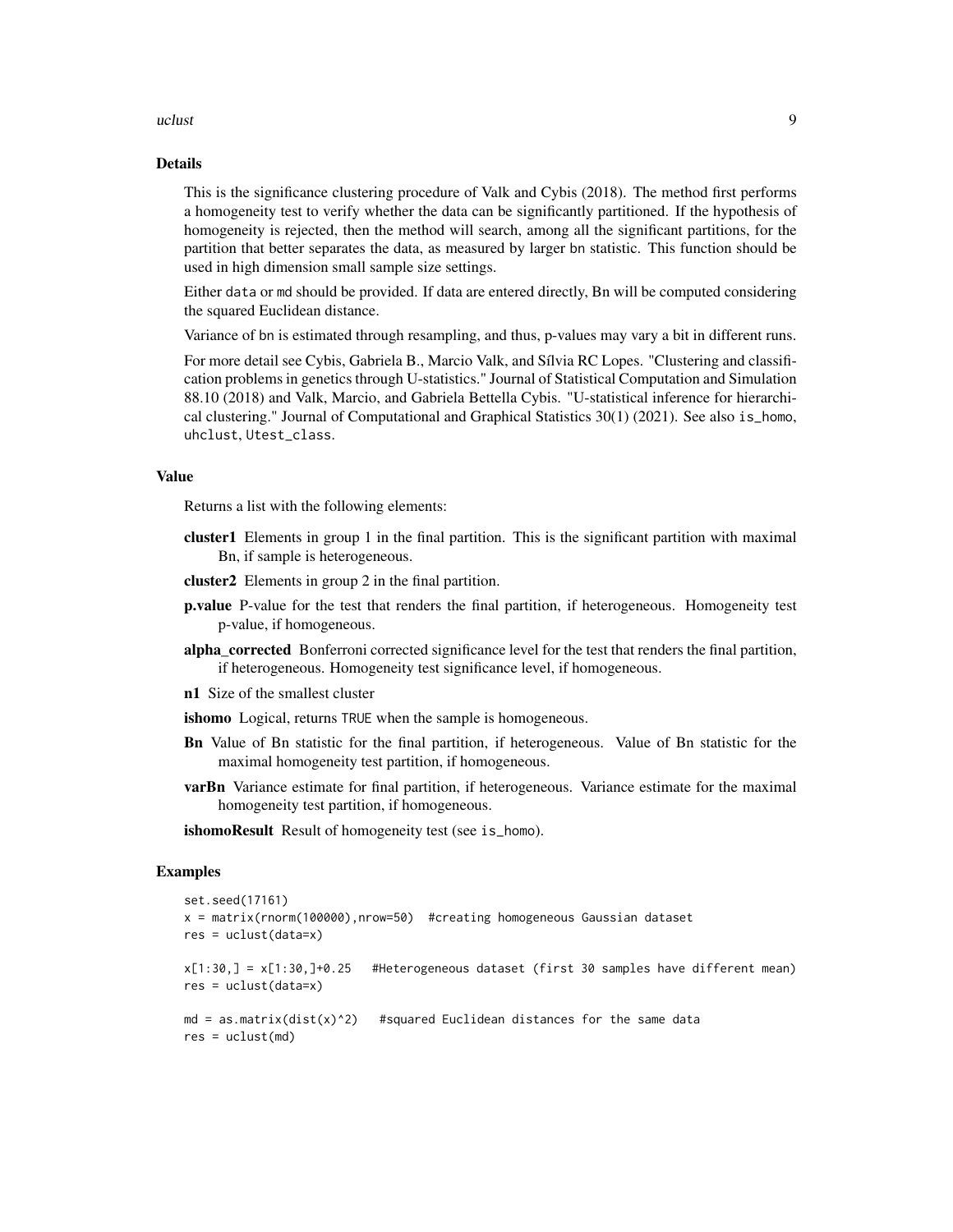<span id="page-9-0"></span>10 uclust3

```
# Multidimensional scaling plot of distance matrix
fit \leq cmdscale(md, eig = TRUE, k = 2)
x <- fit$points[, 1]
y <- fit$points[, 2]
col=rep(3,dim(md)[1])
col[res$cluster2]=2
plot(x,y, main=paste("Multidimensional scaling plot of data:
                    homogeneity p-value =",res$ishomoResult$p.MaxTest),col=col)
```
uclust3 *U-statistic based significance clustering for three way partitions*

# Description

Partitions data into three groups only when these partitions are statistically significant. If no significant partition exists, the test will return "homogeneous".

#### Usage

uclust3(md = NULL, data = NULL, alpha =  $0.05$ , rep = 15)

# Arguments

| md    | Matrix of distances between all data points.                                                       |
|-------|----------------------------------------------------------------------------------------------------|
| data  | Data matrix. Each row represents an observation.                                                   |
| alpha | Significance level.                                                                                |
| rep   | Number of times to repeat optimization procedures. Important for problems<br>with multiple optima. |

# Details

This is the significance clustering procedure of Bello et al. (2021). The method first performs a homogeneity test to verify whether the data can be significantly partitioned. If the hypothesis of homogeneity is rejected, then the method will search, among all the significant partitions, for the partition that better separates the data, as measured by larger bn statistic. This function should be used in high dimension small sample size settings.

Either data or md should be provided. If data are entered directly, Bn will be computed considering the squared Euclidean distance.

Variance of bn is estimated through resampling, and thus, p-values may vary a bit in different runs.

For more detail see Bello, Debora Zava, Marcio Valk and Gabriela Bettella Cybis. "Clustering inference in multiple groups." arXiv preprint arXiv:2106.09115 (2021). See also is\_homo3, uclust.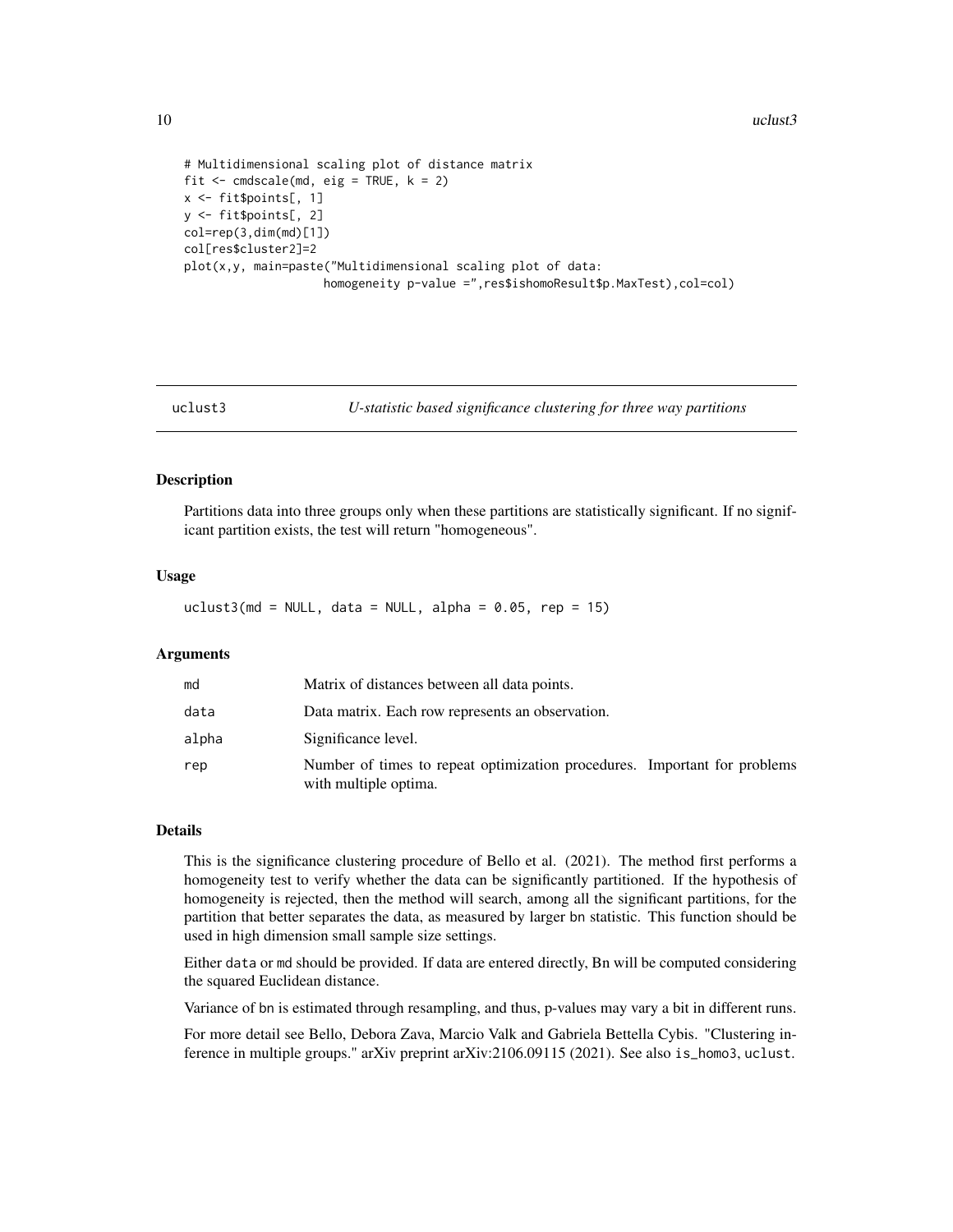#### <span id="page-10-0"></span>uhclust 11

# Value

Returns a list with the following elements:

- groups List with elements of final three groups
- p.value P-value for the test that renders the final partition, if heterogeneous. Homogeneity test p-value, if homogeneous.
- alpha\_corrected Bonferroni corrected significance level for the test that renders the final partition, if heterogeneous. Homogeneity test significance level, if homogeneous.
- ishomo Logical, returns TRUE when the sample is homogeneous.
- Bn Value of Bn statistic for the final partition, if heterogeneous. Value of Bn statistic for the maximal homogeneity test partition, if homogeneous.
- varBn Variance estimate for final partition, if heterogeneous. Variance estimate for the maximal homogeneity test partition, if homogeneous.

## Examples

```
set.seed(123)
x = matrix(rnorm(70000),nrow=7) #creating homogeneous Gaussian dataset
res = uclust3(data=x)
res
# uncomment to run
# x = matrix(rnorm(15000), nrow=15)# x[1:6,] = x[1:6,]+1.5 #Heterogeneous dataset (first 5 samples have different mean)
# x[7:12, ] = x[7:12, ]+3# res = uclust3(data=x)
# res$groups
```
<span id="page-10-1"></span>

# Description

Hierarchical clustering method that partitions the data only when these partitions are statistically significant.

# Usage

```
uhclust(md = NULL, data = NULL, alpha = 0.05, rep = 15, plot = TRUE)
```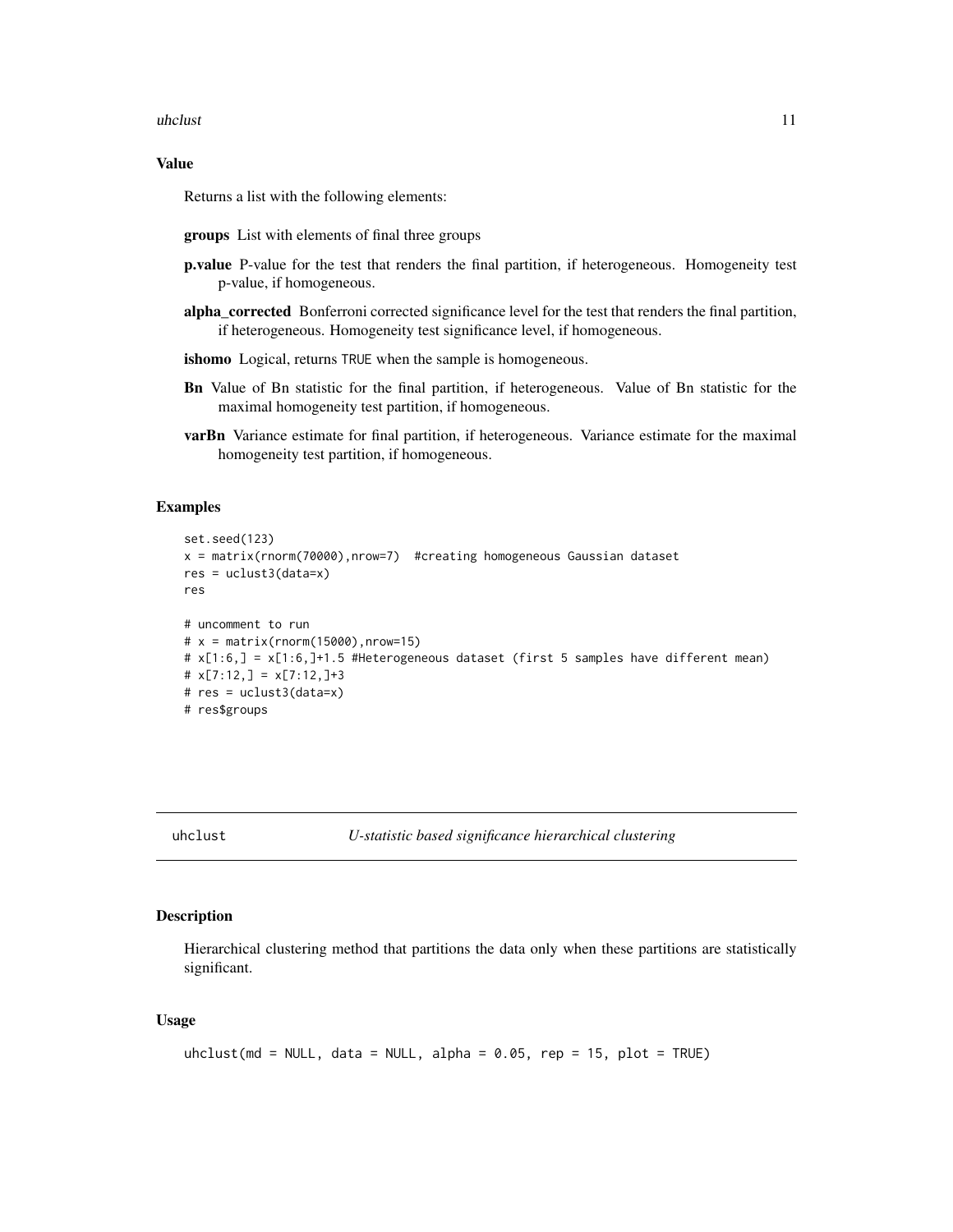# Arguments

| md    | Matrix of distances between all data points.                                                       |
|-------|----------------------------------------------------------------------------------------------------|
| data  | Data matrix. Each row represents an observation.                                                   |
| alpha | Significance level.                                                                                |
| rep   | Number of times to repeat optimization procedures. Important for problems<br>with multiple optima. |
| plot  | Logical, TRUE if p-value annotated dendrogram should be plotted.                                   |

# Details

This is the significance hierarchical clustering procedure of Valk and Cybis (2018). The data are repeatedly partitioned into two subgroups, through function uclust, according to a hierarchical scheme. The procedure stops when resulting subgroups are homogeneous or have fewer than 3 elements. This function should be used in high dimension small sample size settings.

Either data or md should be provided. If data are entered directly, Bn will be computed considering the squared Euclidean distance.

Variance of bn is estimated through resampling, and thus, p-values may vary a bit in different runs.

For more detail see Cybis, Gabriela B., Marcio Valk, and Sílvia RC Lopes. "Clustering and classification problems in genetics through U-statistics." Journal of Statistical Computation and Simulation 88.10 (2018) and Valk, Marcio, and Gabriela Bettella Cybis. "U-statistical inference for hierarchical clustering." Journal of Computational and Graphical Statistics 30(1) (2021).

See also is\_homo, uclust and Utest\_class.

# Value

Returns an object of class hclust with three additional attribute arrays:

- **Pvalues** P-values from uclust for the final data partition at each node of the dendrogram. This array is in the same order of height, and only contains values for tests that were performed.
- alpha Bonferroni corrected significance levels for uclust for the data partitions at each node of the dendrogram. This array is in the same order of height, and only contains values for tests that were performed.

groups Final group assignments.

```
x = matrix(rnorm(100000),nrow=50) #creating homogeneous Gaussian dataset
res = uhclust(data=x)
```

```
x[1:30,] = x[1:30,]+0.7 #Heterogeneous dataset
x[1:10,] = x[1:10,]+0.4res = uhclust(data=x)
res$groups
```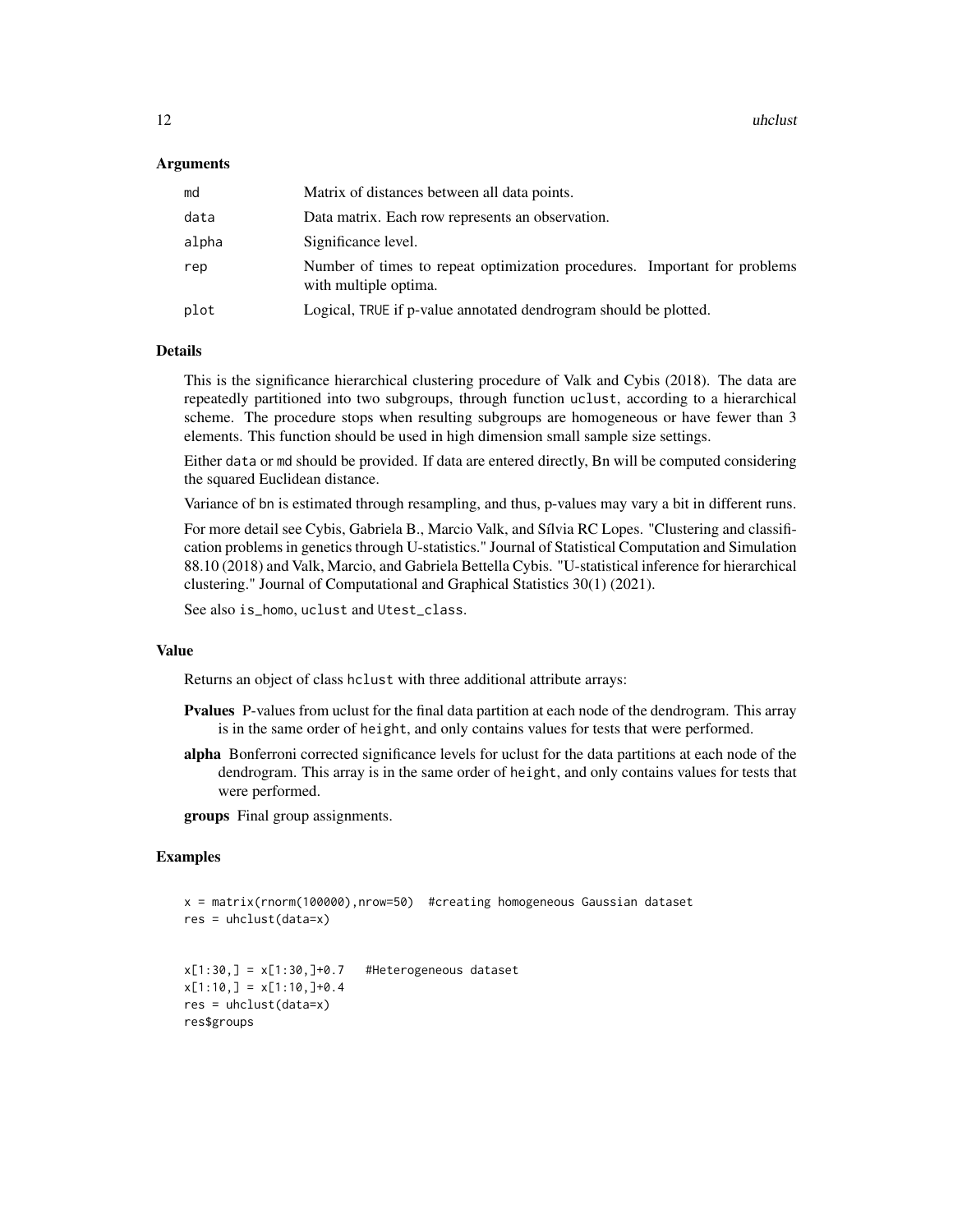<span id="page-12-1"></span><span id="page-12-0"></span>utest *U test*

# Description

Test for the separation of two groups. The null hypothesis states that the groups are homogeneous and the alternative hypothesis states that they are separate.

# Usage

utest(group\_id, md = NULL, data = NULL, numB = 1000)

## Arguments

| group_id | A vector of 0s and 1s indicating to which group the samples belong. Must be in<br>the same order as data or md. |
|----------|-----------------------------------------------------------------------------------------------------------------|
| md       | Matrix of distances between all data points.                                                                    |
| data     | Data matrix. Each row represents an observation.                                                                |
| numB     | Number of resampling iterations.                                                                                |

# Details

Either data or md should be provided. If data are entered directly, Bn will be computed considering the squared Euclidean distance, which is compatible with [is\\_homo](#page-3-1), [uclust](#page-7-1) and [uhclust](#page-10-1).

For more details see Cybis, Gabriela B., Marcio Valk, and Sílvia RC Lopes. "Clustering and classification problems in genetics through U-statistics." Journal of Statistical Computation and Simulation 88.10 (2018)

# Value

Returns a list with the following elements:

Bn Test Statistic

Pvalue Replication based p-value

Replication Number of replications used to compute p-value

# See Also

[bn](#page-1-1),[is\\_homo](#page-3-1)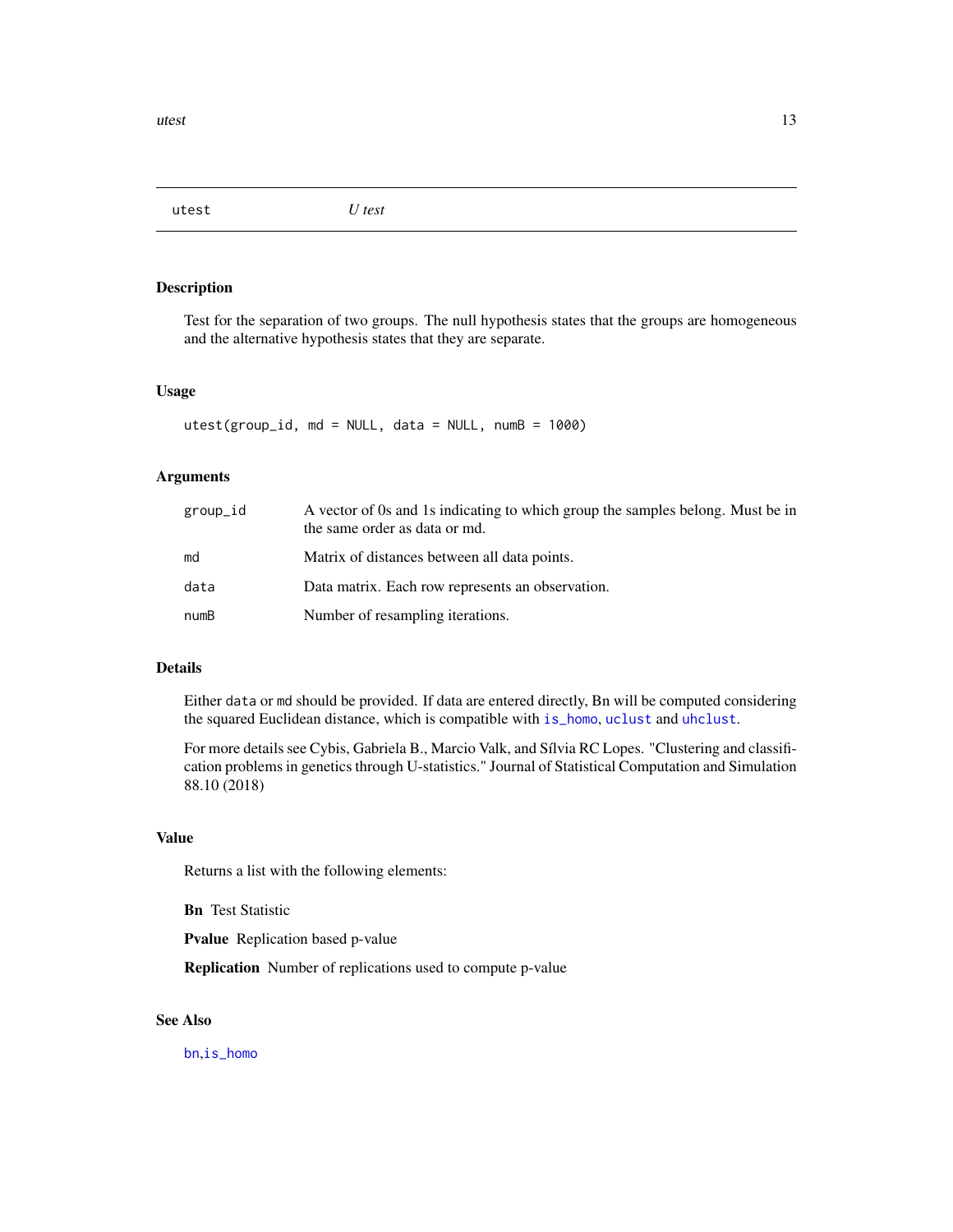# <span id="page-13-0"></span>Examples

```
# Simulate a dataset with two separate groups, the first 5 rows have mean 0 and
# the last 5 rows have mean 5.
data \leq matrix(c(rnorm(75, 0), rnorm(75, 5)), nrow = 10, byrow=TRUE)
# U test for mixed up groups
utest(group_id=c(1,0,1,0,1,0,1,0,1,0), data=data, numB=3000)
# U test for correct group definitions
utest(group_id=c(1,1,1,1,1,0,0,0,0,0), data=data, numB=3000)
```

| utest3 | U-test for three groups |
|--------|-------------------------|
|        |                         |

# Description

Test for the separation of three groups. The null hypothesis states that the groups are homogeneous and the alternative hypothesis states that at least one is separated from the others.

# Usage

 $utest3(group_id, md = NULL, data = NULL, alpha = 0.05, numB = 1000)$ 

#### Arguments

| group_id | A vector of 1s, 2s and 3s indicating to which group the samples belong. Must |
|----------|------------------------------------------------------------------------------|
|          | be in the same order as data or md.                                          |
| md       | Matrix of distances between all data points.                                 |
| data     | Data matrix. Each row represents an observation.                             |
| alpha    | Significance level                                                           |
| numB     | Number of resampling iterations.                                             |

# Details

Either data or md should be provided. If data are entered directly, Bn will be computed considering the squared Euclidean distance.

For more detail see Bello, Debora Zava, Marcio Valk and Gabriela Bettella Cybis. "Clustering inference in multiple groups." arXiv preprint arXiv:2106.09115 (2021).

# Value

Returns a list with the following elements:

is.homo Logical of whether test indicates that data is homogeneous Pvalue Replication based p-value Bn Test Statistic sdBn Standard error for Bn statistic computed through resampling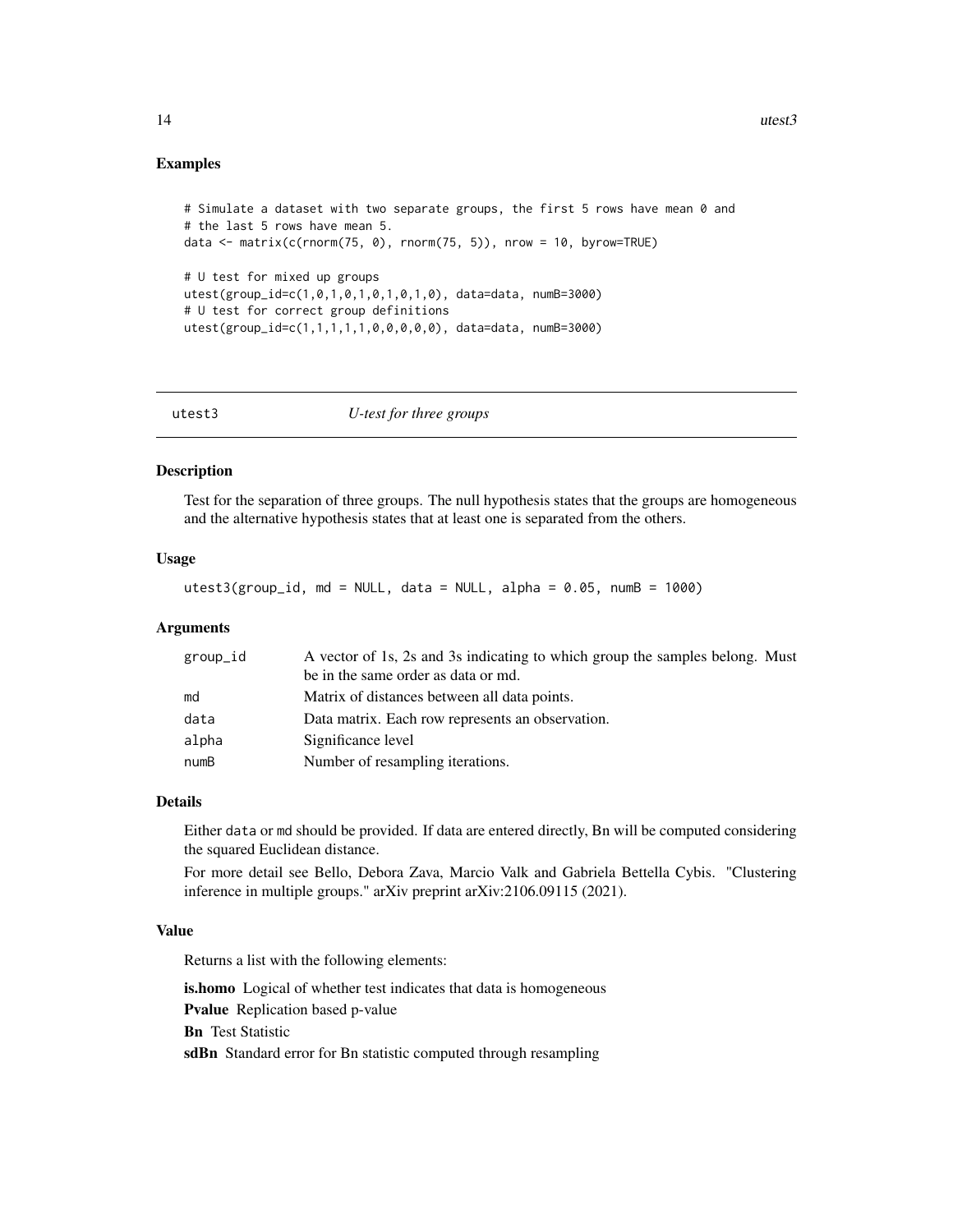# <span id="page-14-0"></span>utest\_classify 15

# See Also

[bn3](#page-2-1),[utest](#page-12-1),[is\\_homo3](#page-4-1)

# Examples

```
# Simulate a dataset with two separate groups,
# the first row has mean -4, the next 5 rows have mean 0 and the last 5 rows have mean 4.
data <- matrix(c(rnorm(15, -4),rnorm(75, 0), rnorm(75, 4)), nrow = 11, byrow=TRUE)
# U test for mixed up groups
utest3(group_id=c(1,2,3,1,2,3,1,2,3,1,2), data=data, numB=3000)
# U test for correct group definitions
utest3(group_id=c(1,2,2,2,2,2,3,3,3,3,3), data=data, numB=3000)
```
utest\_classify *Test for classification of a sample in one of two groups.*

#### Description

The null hypothesis is that the new data is not well classified into the first group when compared to the second group. The alternative hypothesis is that the data is well classified into the first group.

#### Usage

utest\_classify(x, data, group\_id, bootstrap\_iter = 1000)

## Arguments

| X        | A numeric vector to be classified.                                                                                      |
|----------|-------------------------------------------------------------------------------------------------------------------------|
| data     | Data matrix. Each row represents an observation.                                                                        |
| group_id | A vector of 0s (first group) and 1s indicating to which group the samples belong.<br>Must be in the same order as data. |
|          | bootstrap_iter Numeric scalar. The number of bootstraps. It's recommended $1000 < bootstrap_1ter <$<br>10000.           |

# Details

The test is performed considering the squared Euclidean distance.

For more detail see Cybis, Gabriela B., Marcio Valk, and Sílvia RC Lopes. "Clustering and classification problems in genetics through U-statistics." Journal of Statistical Computation and Simulation 88.10 (2018) and Valk, Marcio, and Gabriela Bettella Cybis. "U-statistical inference for hierarchical clustering." arXiv preprint arXiv:1805.12179 (2018).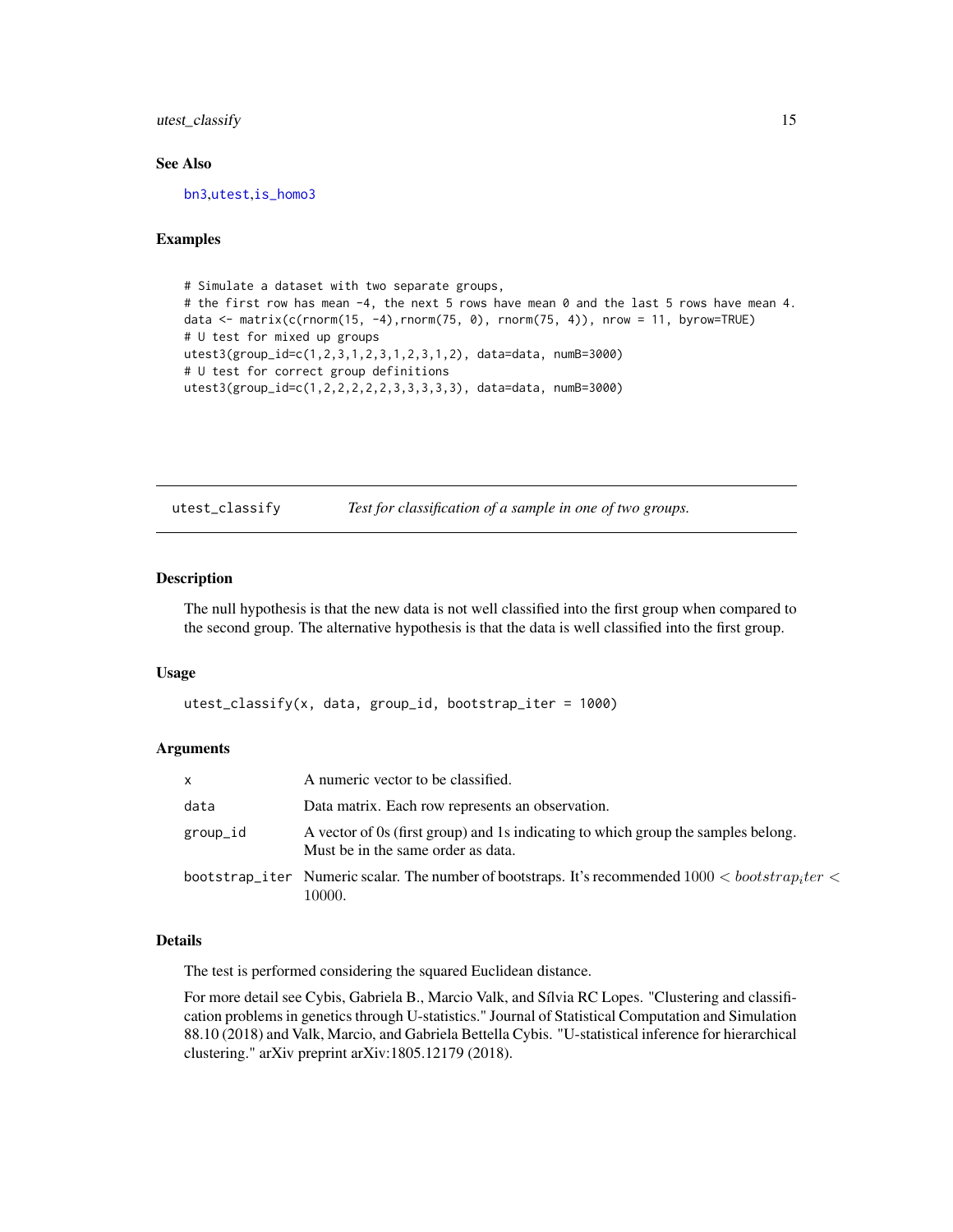# Value

A list with class "utest\_classify" containing the following components:

| statistic | the value of the test statistic.                   |
|-----------|----------------------------------------------------|
| p_value   | The p-value for the test.                          |
|           | bootstrap_iter the number of bootstrap iterations. |

#### Examples

```
# Example 1
# Five observations from each group, G1 and G2. Each observation has 60 dimensions.
data <- matrix(c(rnorm(300, 0), rnorm(300, 10)), ncol = 60, byrow=TRUE)
# Test data comes from G1.
x \le - rnorm(60, 0)
# The test correctly indicates that the test data should be classified into G1 (p < 0.05).
utest_classify(x, data, group_id = c(rep(\theta, times=5), rep(1, times=5)))# Example 2
# Five observations from each group, G1 and G2. Each observation has 60 dimensions.
data <- matrix(c(rnorm(300, 0), rnorm(300, 10)), ncol = 60, byrow=TRUE)
# Test data comes from G2.
x < - rnorm(60, 10)
# The test correctly indicates that the test data should be classified into G2 (p > 0.05).
```
 $utest_classify(x, data, group_id = c(rep(1, times=5), rep(0, times=5)))$ 

var\_bn *Variance of Bn*

## Description

Estimates the variance of the Bn statistic using the resampling procedure described in Cybis, Gabriela B., Marcio Valk, and Sílvia RC Lopes. "Clustering and classification problems in genetics through U-statistics." Journal of Statistical Computation and Simulation 88.10 (2018) and Valk, Marcio, and Gabriela Bettella Cybis. "U-statistical inference for hierarchical clustering." Journal of Computational and Graphical Statistics 30(1) (2021).

#### Usage

```
var_bn(group_sizes, md = NULL, data = NULL, numB = 2000)
```
# Arguments

| group_sizes | A vector with two entries: size of group 1 and size of group 2.        |
|-------------|------------------------------------------------------------------------|
| md          | Matrix of distances between all data points.                           |
| data        | Data matrix. Each row represents an observation.                       |
| numB        | Number of resampling iterations. Only used if no groups are of size 1. |

<span id="page-15-0"></span>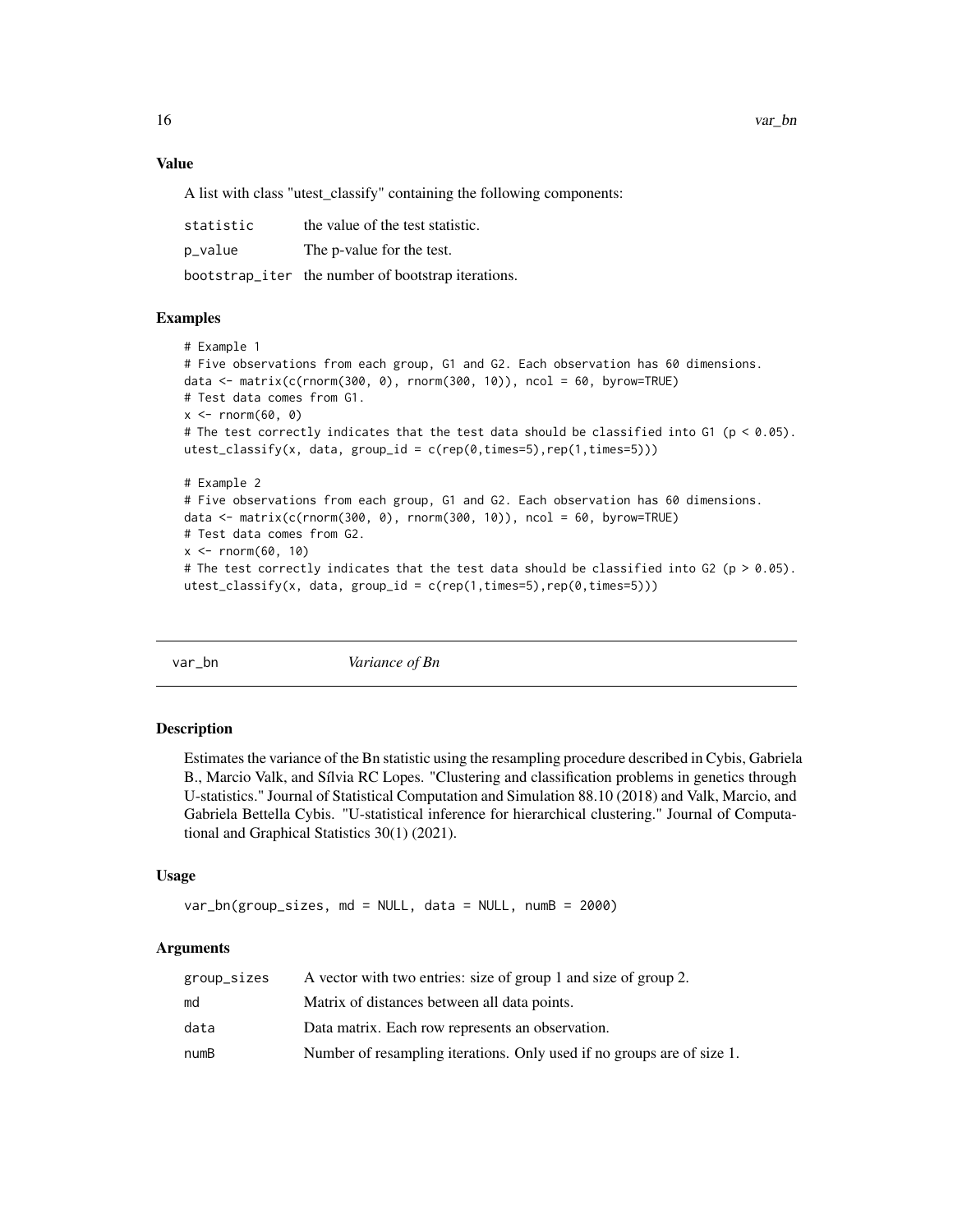#### <span id="page-16-0"></span>var\_bn 17

# Details

Either data or md should be provided. If data are entered directly, Bn will be computed considering the squared Euclidean distance, which is compatible with [is\\_homo](#page-3-1), [uclust](#page-7-1) and [uhclust](#page-10-1).

# Value

Variance of Bn

# See Also

[bn](#page-1-1)

# Examples

#### n=5

```
x=matrix(rnorm(n*20),ncol=20)
# option (a) entering the data matrix directly and considering a group of size 1
var_bn(c(1,4),data=x)
```
# option (b) entering the distance matrix and considering a groups of size 2 and 3 md=as.matrix(dist(x))^2 var\_bn(c(2,3),md)